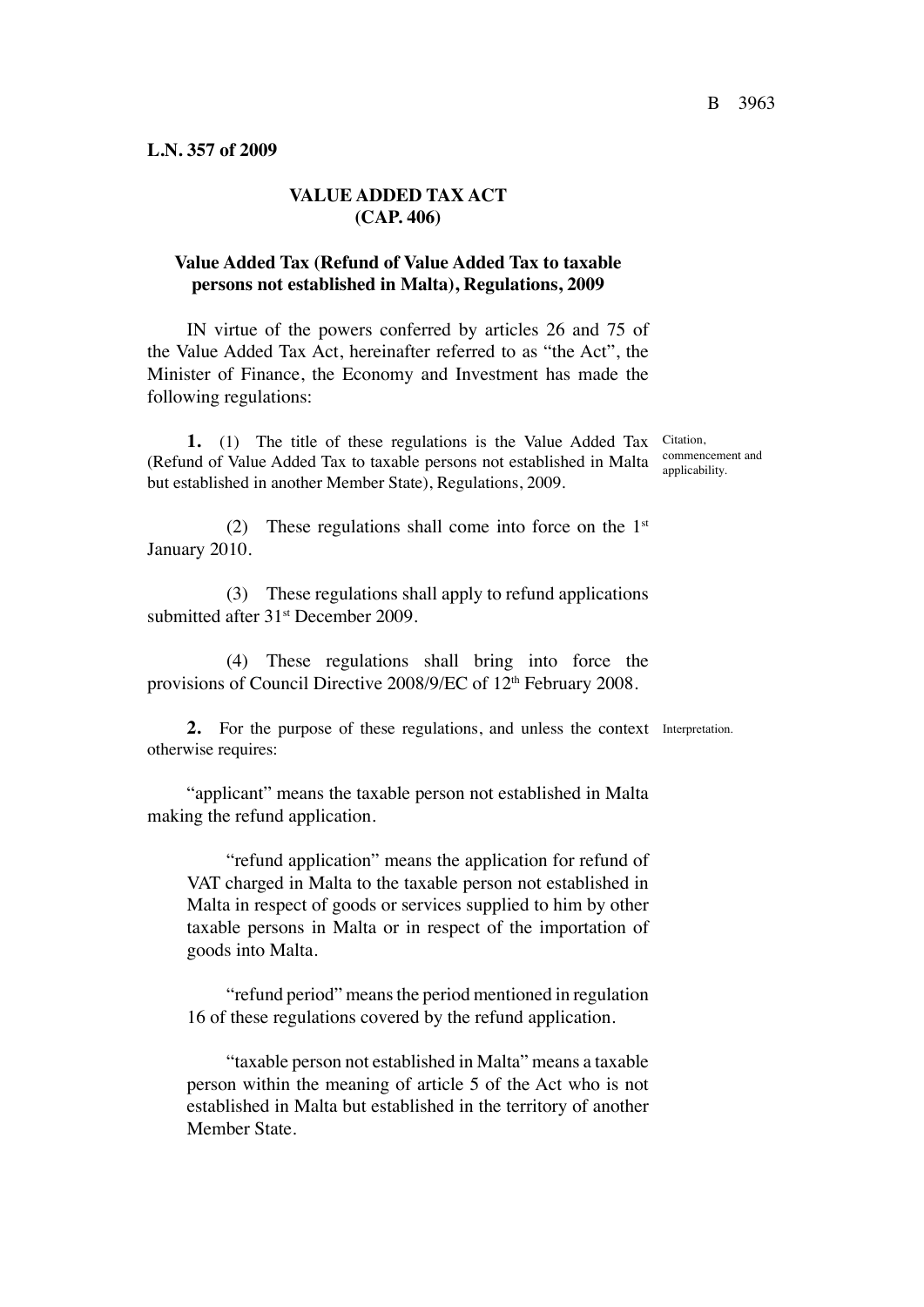Applicability.

**3.** These regulations shall apply to any taxable person not established in Malta who meets the following conditions:

(a) during the refund period, he has not had in Malta, the seat of his economic activity, or a fixed establishment from which business transactions were effected, or, if no such seat or fixed establishment existed, his domicile or normal place of residence;

(b) during the refund period, he has not supplied any goods or services deemed to have been supplied in Malta, with the exception of the following transactions:

(i) the supply of transport services and services ancillary thereto, exempted pursuant to items 4(2), 4(3), 4(4), 4(5), 4(6), 5, 6 and 7 of Part One of the Fifth Schedule to the Act and article 70 of the Act;

(ii) the supply of goods and services to a person who is liable for payment of VAT in accordance with article 20 (2) of the Act.

**4.** These regulations shall not apply to:

(a) amounts of VAT which, according to the Act, have been incorrectly invoiced;

(b) amounts of VAT which have been invoiced in respect of supplies of goods the supply of which is, or may be, exempt under items 1(2) and 3 of Part One of the Fifth Schedule to the Act.

Refunds.

Non-applicability.

**5.** (1) The Commissioner shall refund to any taxable person not established in Malta any value added tax charged in respect of goods or services supplied to him by other taxable persons in Malta or in respect of the importation of goods into Malta, insofar as such goods and services are used for the purposes of the following transactions:

(a) transactions referred to in Article 169(a) and (b) of Directive 2006/112/EC;

(b) transactions to a person who is liable for payment of VAT in accordance with article 20(2) of the Act.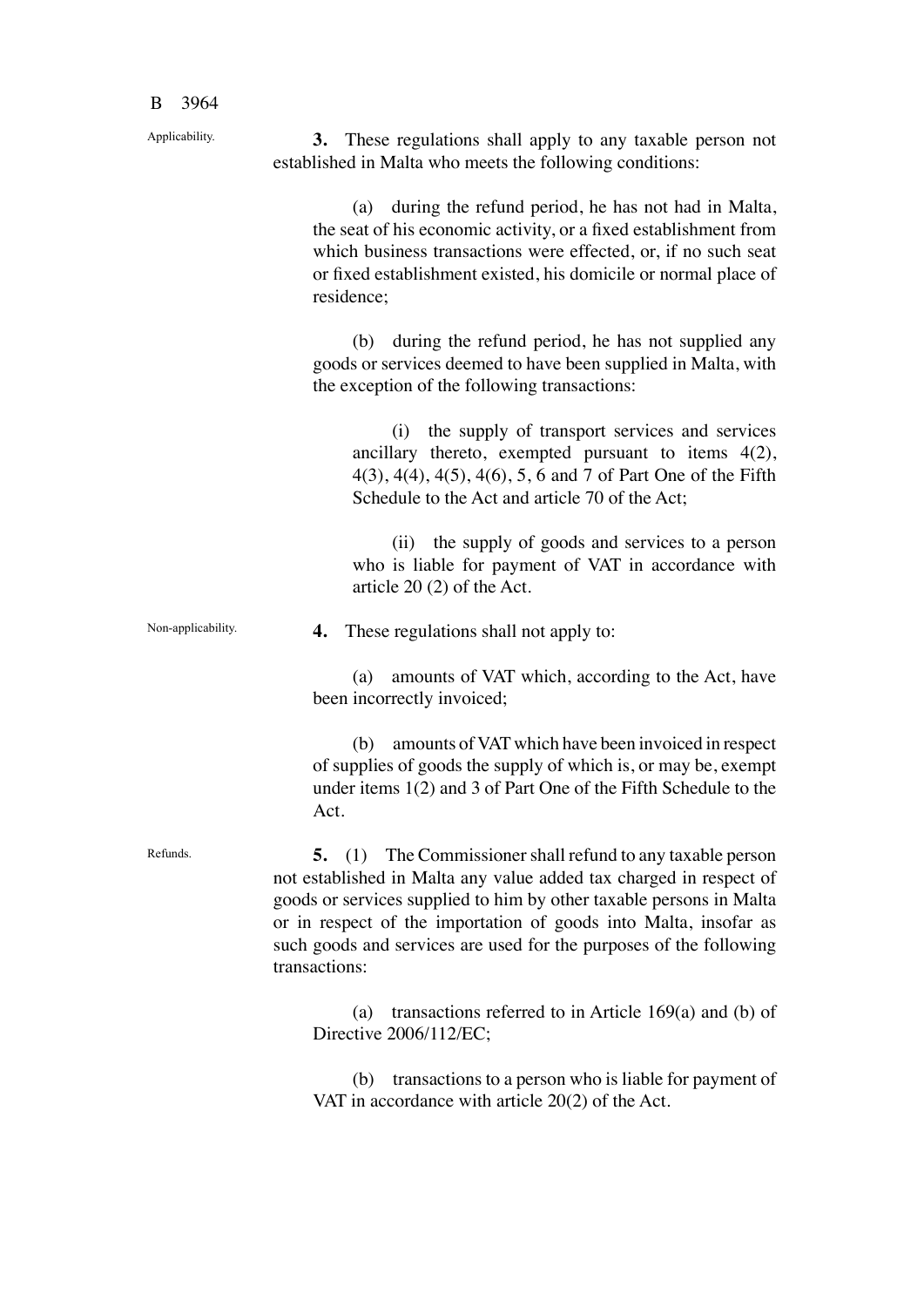(2) Without prejudice to regulation 6, for the purposes of these regulations, entitlement to an input tax refund shall be determined pursuant to the conditions laid down in the Tenth Schedule to the Act.

**6.** (1) To be eligible for a refund, a taxable person not Persons eligible for a established in Malta has to carry out transactions giving rise to a right of deduction in the Member State of establishment.

(2) When a taxable person not established in Malta carries out in the Member State in which he is established both transactions giving rise to a right of deduction and transactions not giving rise to a right of deduction in that Member State, only such proportion of the VAT which is refundable in accordance with regulation 5 may be refunded by the Commissioner as is attributable to the former transactions in accordance withArticle 173 of Directive 2006/112/EC as applied by the Member State of establishment.

**7.** To obtain a refund of VAT, the taxable person not Electronic refund established in Malta shall address an electronic refund application to the Commissioner and submit it to the Member State in which he is established via the electronic portal set up by that Member State.

**8.** (1) The refund application shall contain the following Contents of a refund information: application.

(a) the applicant's name and full address;

(b) an address for contact by electronic means;

(c) a description of the applicant's business activity for which the goods and services are acquired;

(d) the refund period covered by the application;

(e) a declaration by the applicant that he has supplied no goods and services deemed to have been supplied in Malta during the refund period, with the exception of transactions referred to in sub-paragraph (i) and (ii) of regulation 3(b);

(f) the applicant's VAT identification number or tax reference number;

(g) bank account details including IBAN and BIC codes.

refund.

application.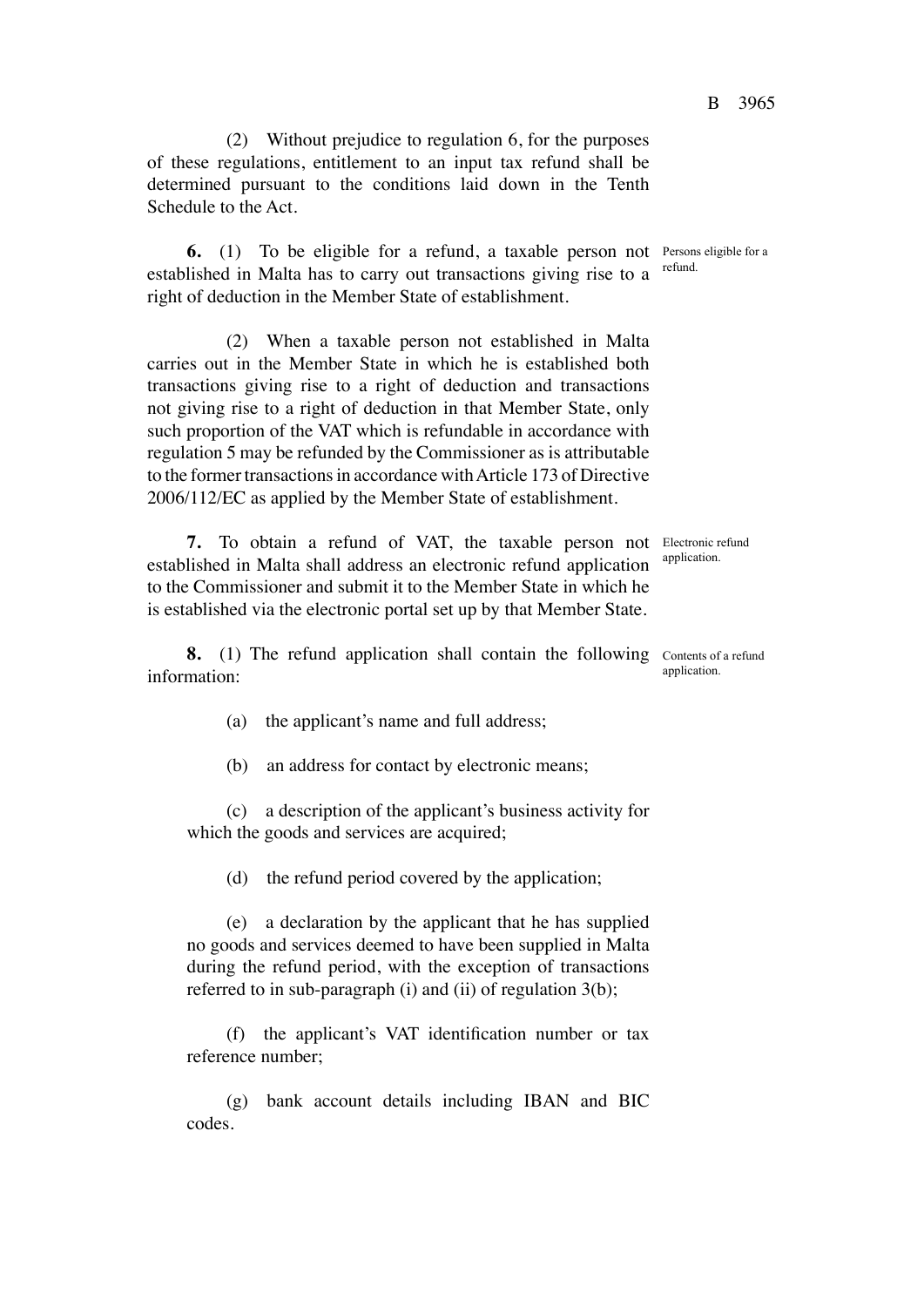(2) In addition to the information specified in subregulation (1) hereof, the refund application shall set out, for each invoice or importation document, the following details:

(a) name and full address of the supplier;

(b) except in the case of importation, the VAT identification number of the supplier, as allocated by the Commissioner in accordance with the provisions of article 10 of the Act;

(c) date and number of the invoice or importation document;

(d) taxable amount and amount of VAT expressed in the currency euro;

(e) the amount of deductible VAT calculated in accordance with regulation 5 and the second paragraph of regulation 6 expressed in euro;

(f) where applicable, the deductible proportion calculated in accordance with regulation 6 of these regulations, expressed as a percentage;

(g) nature of the goods and services acquired, described according to the codes in regulation 9 of these regulations.

**9.** (1) In the refund application, the nature of the goods and services acquired shall be described by the following codes:

1 for fuel;

2 for hiring of means of transport;

3 for expenditure relating to means of transport (other than the goods and services referred to under codes 1 and 2);

4 for road tolls and road user charge;

5 for travel expenses, such as taxi fares, public transport fares;

6 for accommodation;

Goods and services description codes.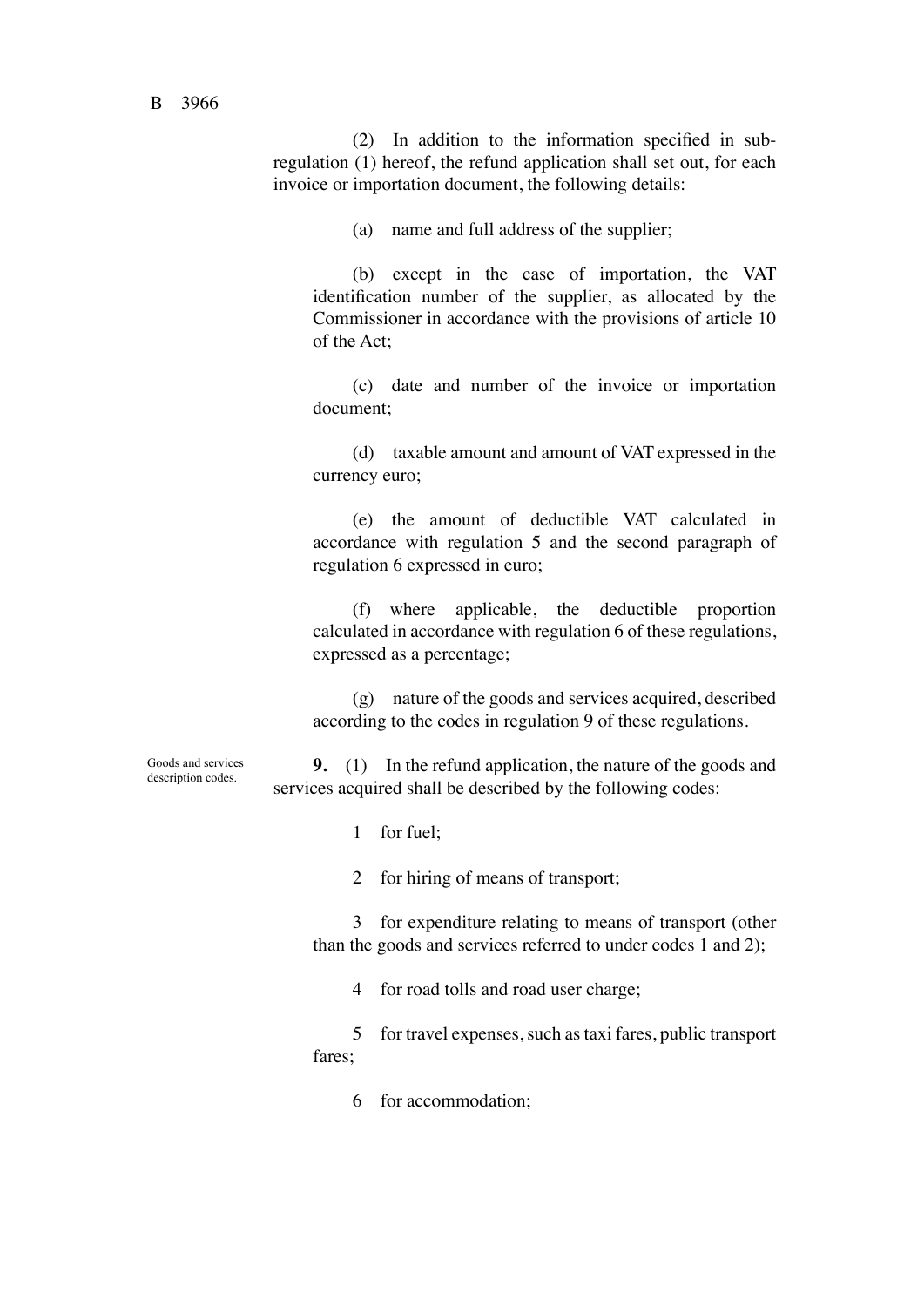7 for food, drink and restaurant services;

8 for admissions to fairs and exhibitions;

9 for expenditure on luxuries, amusements and entertainment;

10 for other.

(2) If code 10 is used, the nature of the goods and services supplied shall be indicated.

(3) The Commissioner may require the applicant to provide additional electronic coded information as regards each code set out in sub-regulation (1) to the extent that such information is necessary because of any restrictions on the right of deduction as applicable under the Tenth Schedule to the Act.

**10.** Without prejudice to requests for information under Documents that may regulation 20 of these regulations, the Commissioner may require the applicant to submit by electronic means a copy of the invoice or importation document with the refund application where the taxable amount on an invoice or importation document is 1,000 euro or more. Where the invoice concerns fuel, the threshold is 250 euro.

**11.** The Commissioner may require the applicant to provide Description of a description of his business activity by using the harmonised codes determined in accordance with the second subparagraph of Article 34a(3) of Council Regulation (EC) No 1798/2003 (1).

**12.** The Commissioner may specify which language or Language. languages shall be used by the applicant for the provision of information in the refund application or of possible additional information.

**13.** (1) If subsequent to the submission of the refund to deductible application the deductible proportion is adjusted pursuant to Article adjustment 175 of Directive 2006/112/EC, the applicant shall make a correction to the amount applied for or already refunded.

(2) The correction shall be made in a refund application during the calendar year following the refund period in question or, if the applicant makes no refund applications during that calendar year, by submitting a separate declaration via the electronic portal established by the Member State of establishment.

be required.

business activity.

Corrections pursuant adjustments.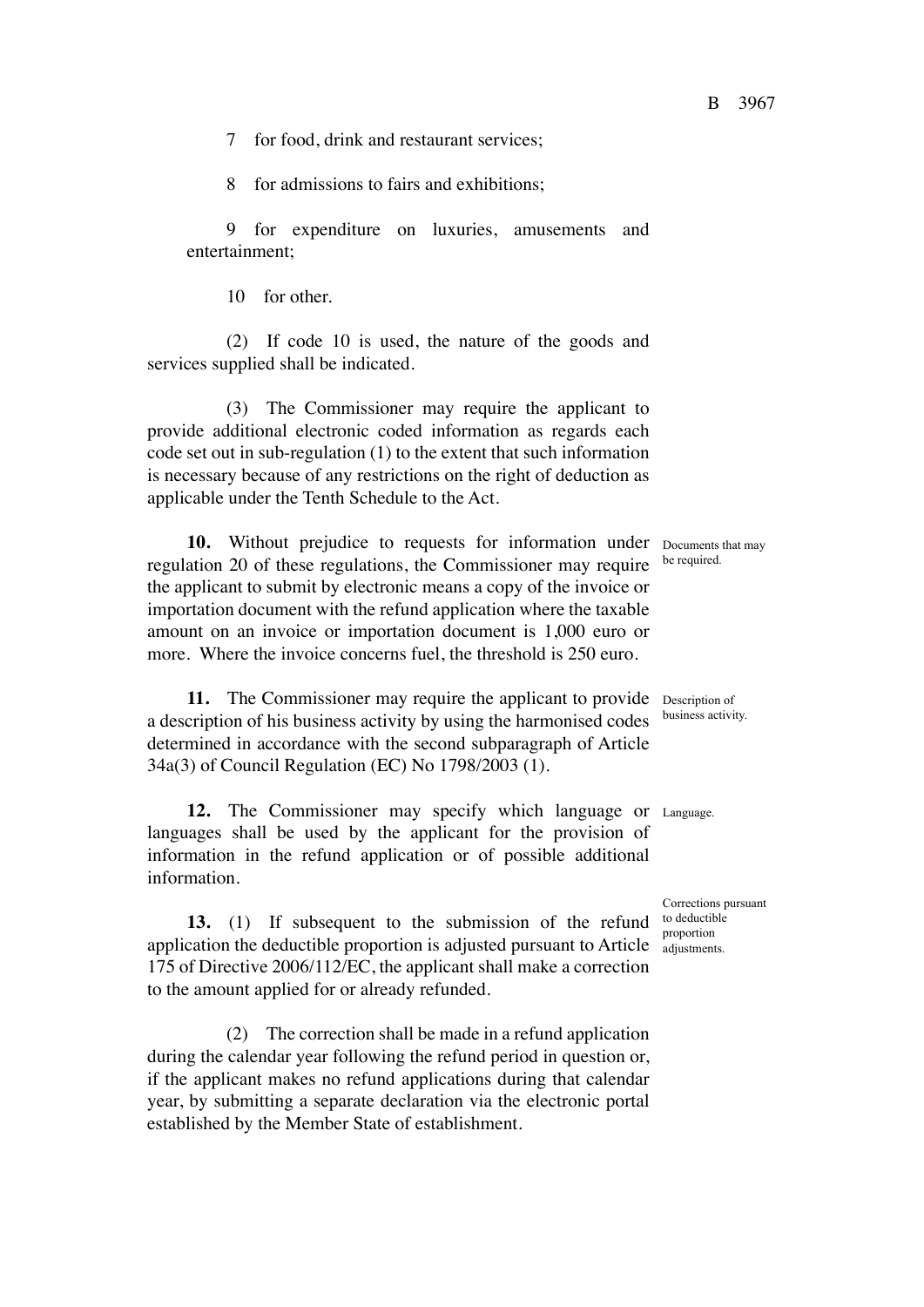Purchases eligible for refund

**14.** (1) The refund application shall relate to the following:

(a) the purchase of goods or services which was invoiced during the refund period, provided that the VAT became chargeable before or at the time of the invoicing, or in respect of which the VAT became chargeable during the refund period, provided that the purchase was invoiced before the tax became chargeable;

(b) the importation of goods during the refund period.

(2) In addition to the transactions referred to in subregulation (1), the refund application may relate to invoices or import documents not covered by previous refund applications and concerning transactions completed during the calendar year in question.

**15.** (1) The refund application shall be submitted to the Member State of establishment at the latest on 30 September of the calendar year following the refund period. The application shall be considered submitted only if the applicant has filled in all the information required under regulations 8, 9 and 11. Valid application.

> (2) The Member State of establishment shall send the applicant an electronic confirmation of receipt without delay.

> **16.** The refund period shall not be more than one calendar year or less than three calendar months. Refund applications may, however, relate to a period of less than three months where the period represents the

Refund period.

remainder of a calendar year.

**17.** (1) If the refund application relates to a refund period of less than one calendar year but not less than three months, the amount of VAT for which a refund is applied for may not be less than 400 euro.

(2) If the refund application relates to a refund period of a calendar year or the remainder of a calendar year, the amount of VAT may not be less than 50 euro.

**18.** (1) The Member State of establishment shall not forward the application to the Commissioner where, during the refund period, any of the following circumstances apply to the applicant in that Member State of establishment:

Minimum refund amounts.

**Circumstances** applicable in the Member State of establishment.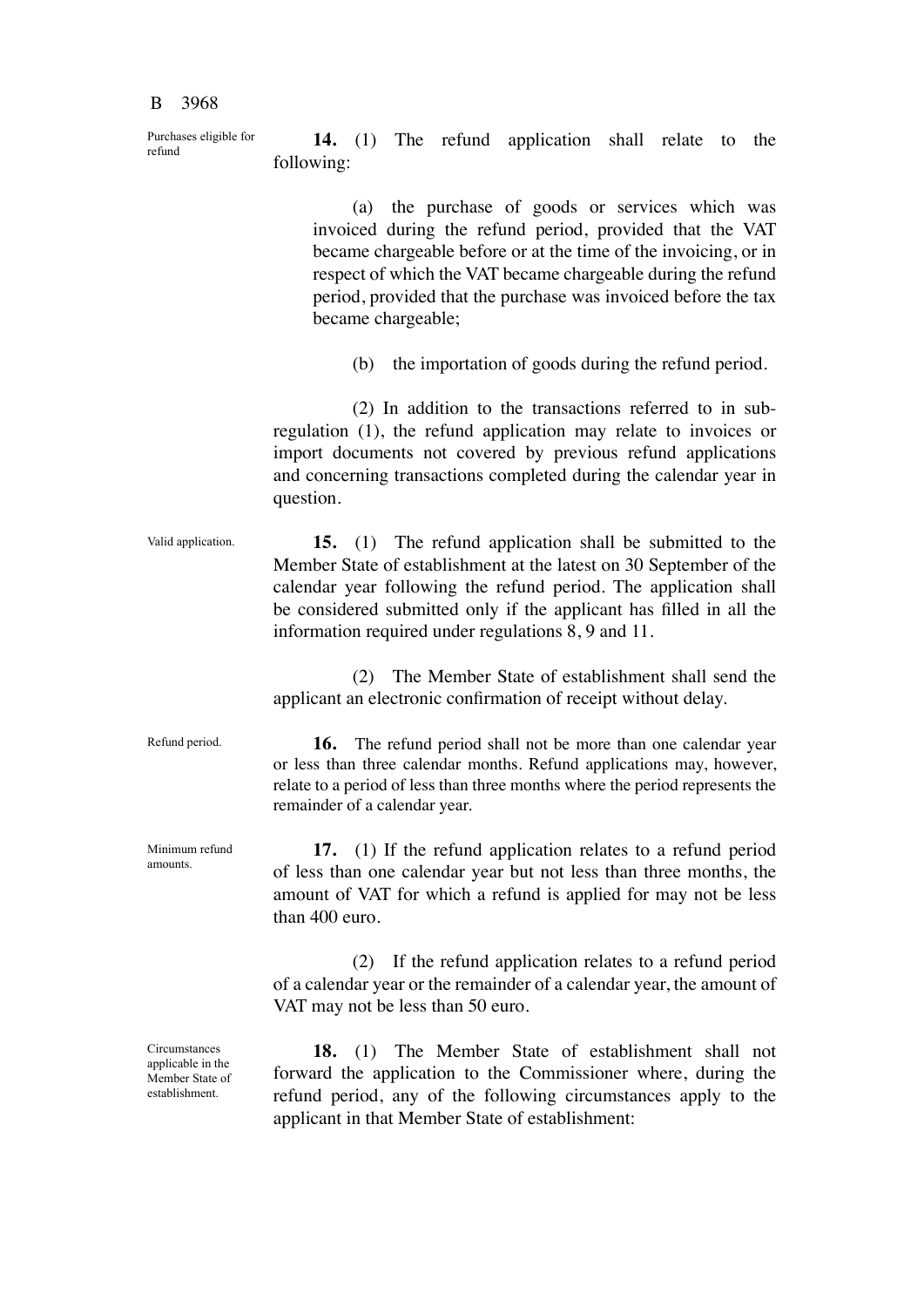(a) he is not a taxable person for VAT purposes;

(b) he carries out only supplies of goods or of services which are exempt without deductibility of the VAT paid at the preceding stage pursuant to Articles 132, 135, 136, 371, Articles 374 to 377, Article 378(2)(a), Article 379(2) or Articles 380 to 390 of Directive 2006/112/EC or provisions providing for identical exemptions;

(c) he is covered by the exemption for small enterprises provided for in Articles 284, 285, 286 and 287 of Directive 2006/112/EC;

(d) he is covered by the common flat-rate scheme for farmers provided for in Articles 296 to 305 of Directive 2006/112/EC.

(2) The Member State of establishment shall notify the applicant by electronic means of the decision it has taken pursuant to sub-regulation (1) hereof.

19. (1) The Commissioner shall notify the applicant without Receipt of application. delay, by electronic means, of the date on which the application is received.

(2) The Commissioner shall notify the applicant of the decision to approve or refuse the refund application within four months from the date of its receipt.

**20.** (1) Where the Commissioner considers that he does not have all the relevant information on which to make a decision in respect of the whole or part of the refund application, he may request, by electronic means, additional information, in particular from the applicant or from the competent authorities of the Member State of establishment, within the four-month period referred to in regulation 19(2). Where the additional information is requested from someone other than the applicant or a competent authority of a Member State, the request shall be made by electronic means only if such means are available to the recipient of the request.

(2) If necessary, the Commissioner may request further additional information. The information requested in accordance with this paragraph may include the submission of the original or a copy of the relevant invoice or import document where the Commissioner has reasonable doubts regarding the validity or accuracy of a particular claim. In that case, the thresholds mentioned in regulation 10 shall not apply.

Additional information and further additional information.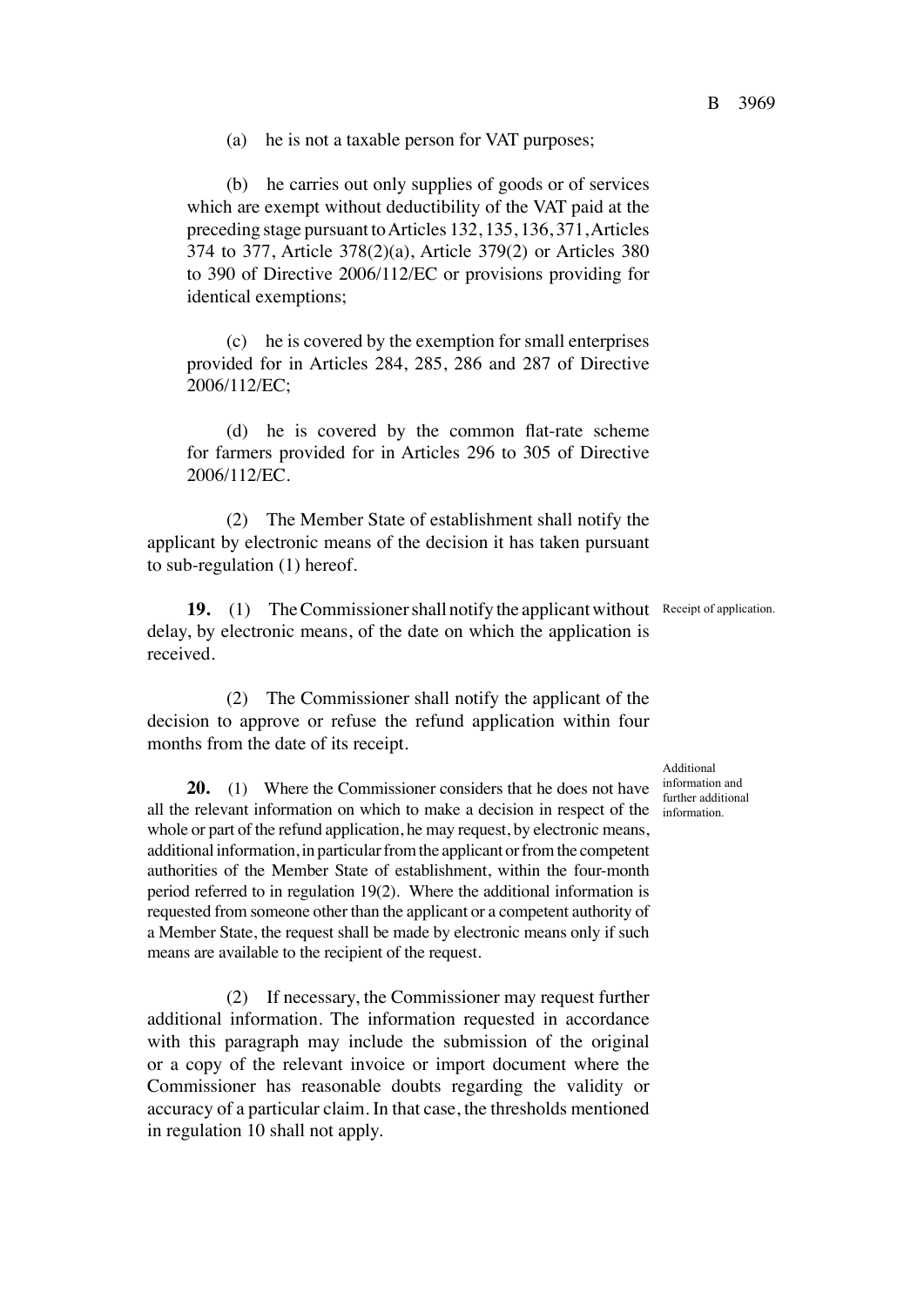Method of payment.

Refusal and appeal.

(3) The Commissioner shall be provided with the information requested under sub-regulation (1) within one month of the date on which the request reaches the person to whom it is addressed.

**21.** Where the Commissioner requests additional information, he shall notify the applicant of his decision to approve or refuse the refund application within two months of receiving the requested information or, if he has not received a reply to his request, within two months of expiry of the time limit laid down in regulation 20(2). However, the period available for the decision in respect of the whole or part of the refund application shall always be at least six months from the date of receipt of the application by the Commissioner: Notifications following additional information requests.

> Provided that, where the Commissioner requests further additional information, he shall notify the applicant of his decision in respect of the whole or part of the refund application within eight months of receipt of the application.

**22.** (1) Where the refund application is approved, refunds of the approved amount shall be paid by the Commissioner at the latest within 10 working days of the expiry of the deadline referred to in regulation 19(2) or, where additional or further additional information has been requested, the deadlines referred to in regulation 21.

(2) The refund shall be paid in Malta or, at the applicant's request, in any other Member State. In the latter case, any bank charges for the transfer shall be deducted by the Commissioner from the amount to be paid to the applicant.

**23.** (1) Where the refund application is refused in whole or in part, the Commissioner shall notify the applicant with the decision including the grounds for refusal.

(2) Appeals against decisions to refuse a refund application may be made by the applicant to the Value Added Tax Appeals Board in terms of article 44 and the Ninth Schedule to the Act.

(3) Where the Commissioner fails to take a decision on a refund application within the time limits mentioned in regulations 19(2) and 21, it shall mean that the application is deemed to have been rejected.

Recovery, administrative penalty and interest.

**24.** (1) Where a refund has been obtained in a fraudulent way or otherwise incorrectly, the Commissioner shall proceed directly to recover the amounts wrongly paid and any penalties and interest imposed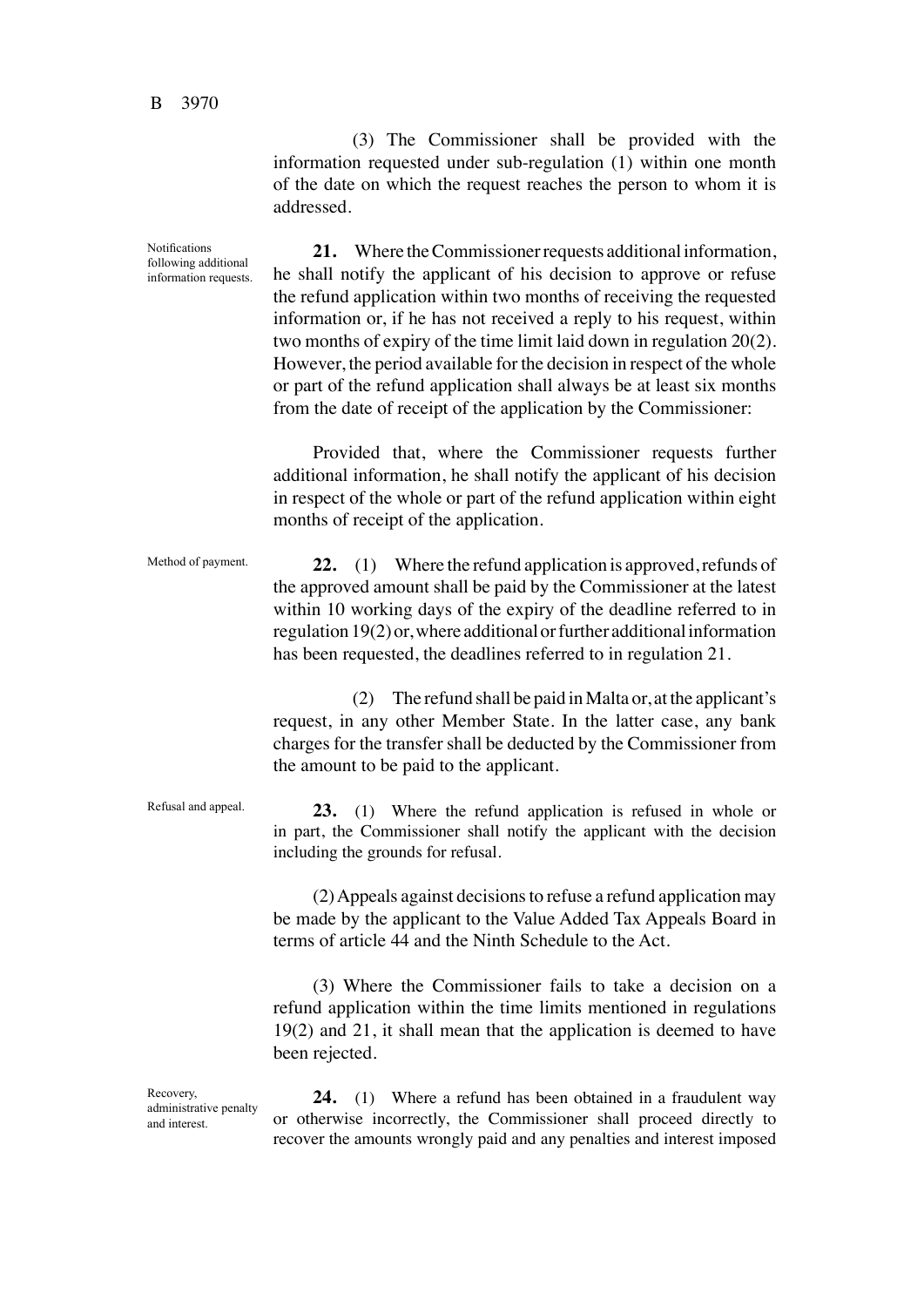in accordance with sub-regulation (2) hereof, without prejudice to the provisions on mutual assistance for the recovery of VAT.

(2) Where a refund has been obtained in the circumstances mentioned in sub-regulation (1) hereof, an administrative penalty equivalent to twenty per cent of the amount unduly received shall become due, together with interest at the rate of zero point seven five per cent  $(0.75 \%)$  per month or part thereof which interest shall start to run from the date of payment of the amount unduly received to the date when such amount together with the administrative penalty and interest is paid back to the Commissioner:

Provided that, the amount of such administrative penalty and interest taken together shall not exceed the amount obtained in a fraudulent or any other irregular manner.

(3) Where an administrative penalty or interest has been imposed but has not been paid, the Commissioner may suspend any further refund to the taxable person concerned up to the unpaid amount.

25. The Commissioner shall take into account as a decrease or Account of adjustment increase of the amount of the refund any correction made concerning a previous refund application in accordance with regulation 13 or, where a separate declaration is submitted, in the form of separate payment or recovery. of refund.

**26.** (1) Interest shall be due to the applicant by the Interest due to Commissioner on the amount of the refund to be paid if the refund is paid after the last date of payment pursuant to regulation 22(1).

(2) If the applicant does not submit the requested additional or further additional information to the Commissioner within the specified time limit, the first paragraph shall not apply. It shall also not apply until the documents to be submitted electronically pursuant to regulation 10 have been received by the Commissioner.

27. (1) Interest shall be calculated from the day following the Interest calculation. last day for payment of the refund pursuant to regulation 22(1) until the day the refund is actually paid.

(2) Interest shall apply in accordance with Article 24(3) of the Act.

28. (1) The Refund of Value Added Tax to taxable persons not Revokes L.N. 219 of established in Malta, Regulations, 2004 shall be revoked. However, its <sup>2004.</sup> provisions shall continue to apply to refund applications submitted before 1st January 2010.

B 3971

applicant.